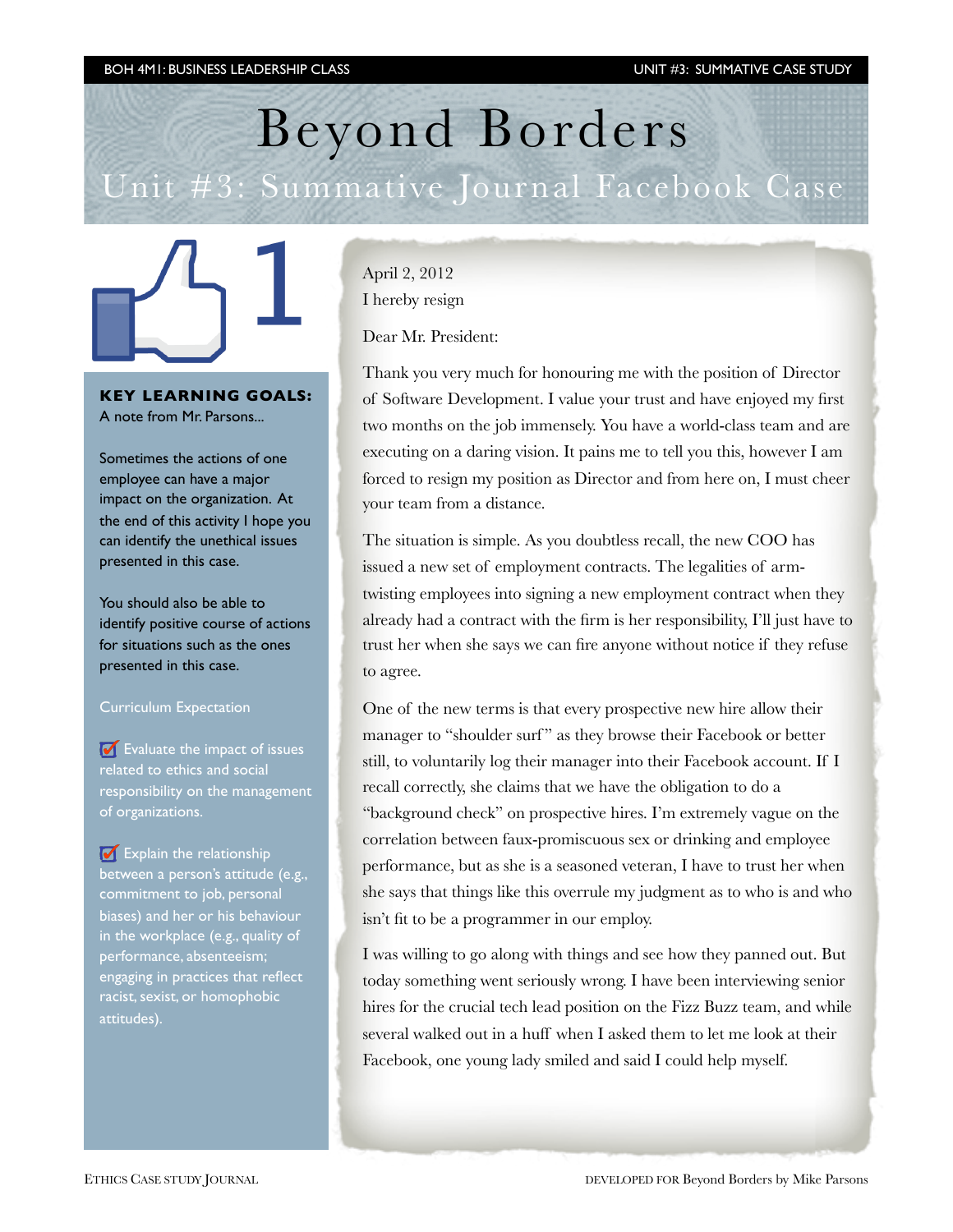She logged into her Facebook as I requested, and as I followed the COO's instructions to scan her timeline and friends list looking for evidence of moral turpitude, I became aware she was writing something on her iPad.

"Taking notes?" I asked politely.

"No," she smiled, "Emailing a human rights lawyer I know." To say that the tension in the room could be cut with a knife would be understatement of the highest order. "Oh?" I asked. I waited, and as I am an expert in out-waiting people, she eventually cracked and explained herself. "If you are surfing my Facebook, you could reasonably be expected to discover that I am a Lesbian. Since discrimination against me on this basis is illegal in Ontario, I am just preparing myself for the possibility that you might refuse to hire me and instead hire someone who is a heterosexual but less qualified in any way. Likewise, if you do hire me, I might need to have your employment contracts disclosed to ensure you aren't paying me less than any male and/or heterosexual colleagues with equivalent responsibilities and experience."

I got her out of the room as quickly as possible. The next few interviews were a blur, I was shaken. And then it happened again. This time, I found myself talking to a young man fresh out of University about a development position. After allowing me to surf his Facebook, he asked me how I felt about parenting. As a parent, it was easy to say I liked the idea. Then he dropped the bombshell.

His partner was expecting, and shortly after being hired he would be taking six months of parental leave as required by Ontario law. I told him that he should not have discussed this matter with me. "Oh normally I wouldn't, but since you're looking through my Facebook, you know that already. Now of course, you would never refuse to hire someone because they plan to exercise their legal right to parental leave, would you?"

What could I say? I guess we have another hire whether he's qualified or not. Here's the bottom line: My ability to select the best candidates for our positions has been irreparably compromised by looking into their private lives. I've been "tainted" by knowledge of their sexual orientation, illnesses, religion, political affiliations, and other factors that expose us to anti-discrimination legislation. We can't even claim that the employee improperly disclosed these matters to us, as we are the ones initiating the investigation of their private doings. Worse, I cannot manage these people once they're hired. I would be diffident about censuring them or passing them over for advancement for fear of incurring a lawsuit that would be a distraction to our business and damaging to our reputation as fair employers.

Therefore, please consider this my formal resignation. The COO does not tell me how to write software, so I will not tell her how to set HR standards, but I suggest that you review this policy and ask whether it is truly in the company's interest to indiscriminately dig through a candidates' private life. Either that, or we should move to a jurisdiction where we have zero exposure to legal consequences for discrimination.

Yours very truly, Reginald Scott Braithwaite